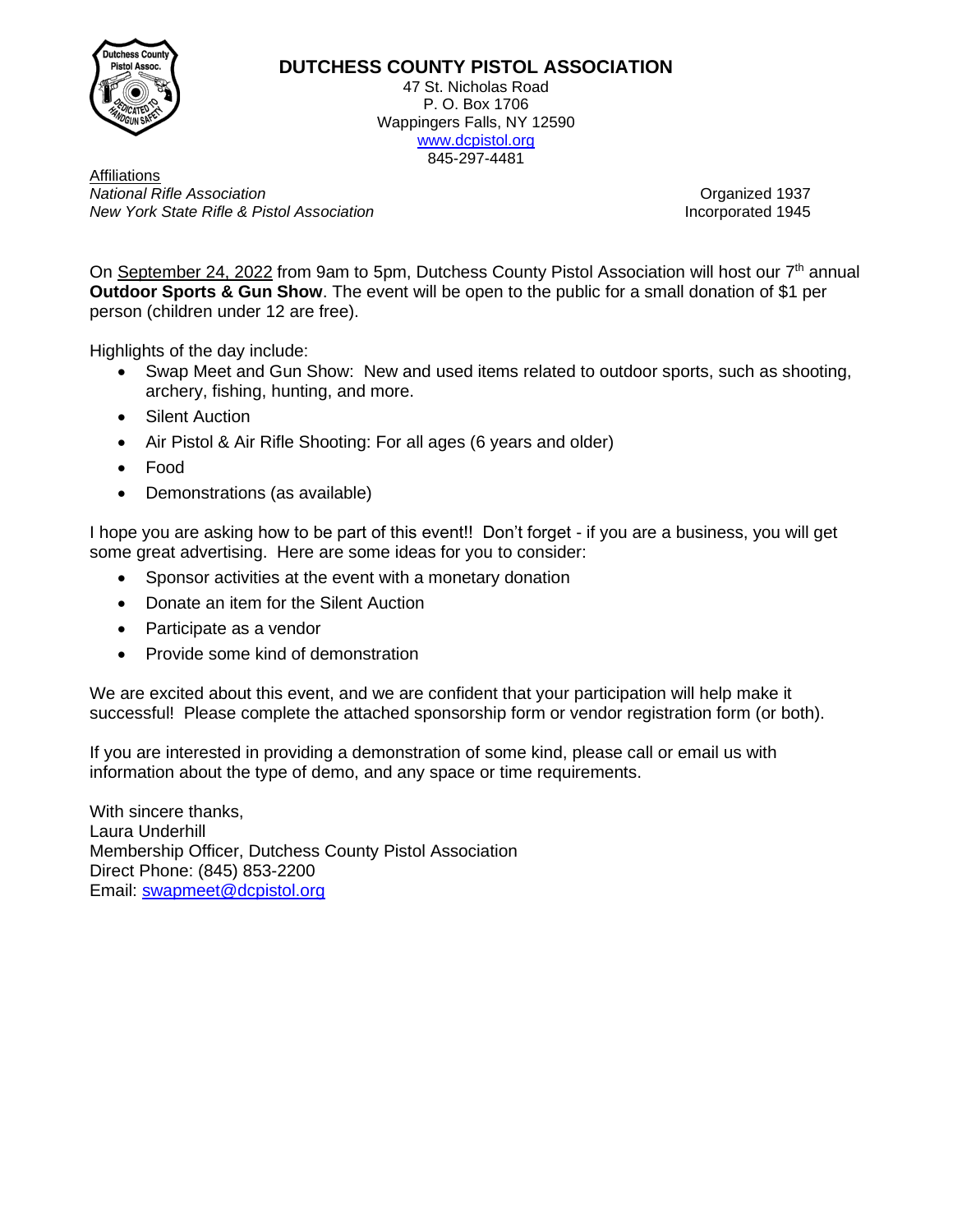

**DUTCHESS COUNTY PISTOL ASSOCIATION** 47 St. Nicholas Road P. O. Box 1706 Wappingers Falls, NY 12590 [www.dcpistol.org](http://www.dcpistol.org/)

845-297-4481

Affiliations *National Rifle Association*<br> *New York State Rifle & Pistol Association*<br> *New York State Rifle & Pistol Association New York State Rifle & Pistol Association* 

# **Outdoor Sports & Gun Show 2022 – Sponsor/Donor Form**

**Business Name:** \_\_\_\_\_\_\_\_\_\_\_\_\_\_\_\_\_\_\_\_\_\_\_\_\_\_\_\_\_\_\_\_\_\_\_\_\_\_\_\_\_\_\_\_\_\_\_\_\_\_\_\_\_\_

**Contact Name:** \_\_\_\_\_\_\_\_\_\_\_\_\_\_\_\_\_\_\_\_\_\_\_\_\_\_\_\_\_\_\_\_\_\_\_\_\_\_\_\_\_\_\_\_\_\_\_\_\_\_\_\_\_\_\_\_

Phone: \_\_\_\_\_\_\_\_\_\_\_\_\_\_\_\_\_\_\_\_\_\_\_\_\_\_\_\_\_\_\_\_\_\_ Email: \_\_\_\_\_\_\_\_\_\_\_\_\_\_\_\_\_\_\_\_\_\_\_\_\_\_\_\_\_\_\_\_

**Note:** All sponsors will be announced throughout the day and names will be posted.

| <b>Sponsorship Level</b>                     | <b>Donation</b> | Total |
|----------------------------------------------|-----------------|-------|
| Radio advertising and personality appearance | \$200.00        |       |
| Print advertising & signage                  | \$150.00        |       |
| Air pistol & air rifle shoot                 | \$100.00        |       |
| Cash donation                                | \$              |       |
| <b>Grand Total (checks payable to DCPA)</b>  |                 |       |

| <b>Silent Auction Donation (minimum value \$25)</b>           | Value |  |
|---------------------------------------------------------------|-------|--|
|                                                               |       |  |
|                                                               |       |  |
|                                                               |       |  |
|                                                               |       |  |
| Please supply auction items before September 15 <sup>th</sup> |       |  |

# **Thank you for your support!!!**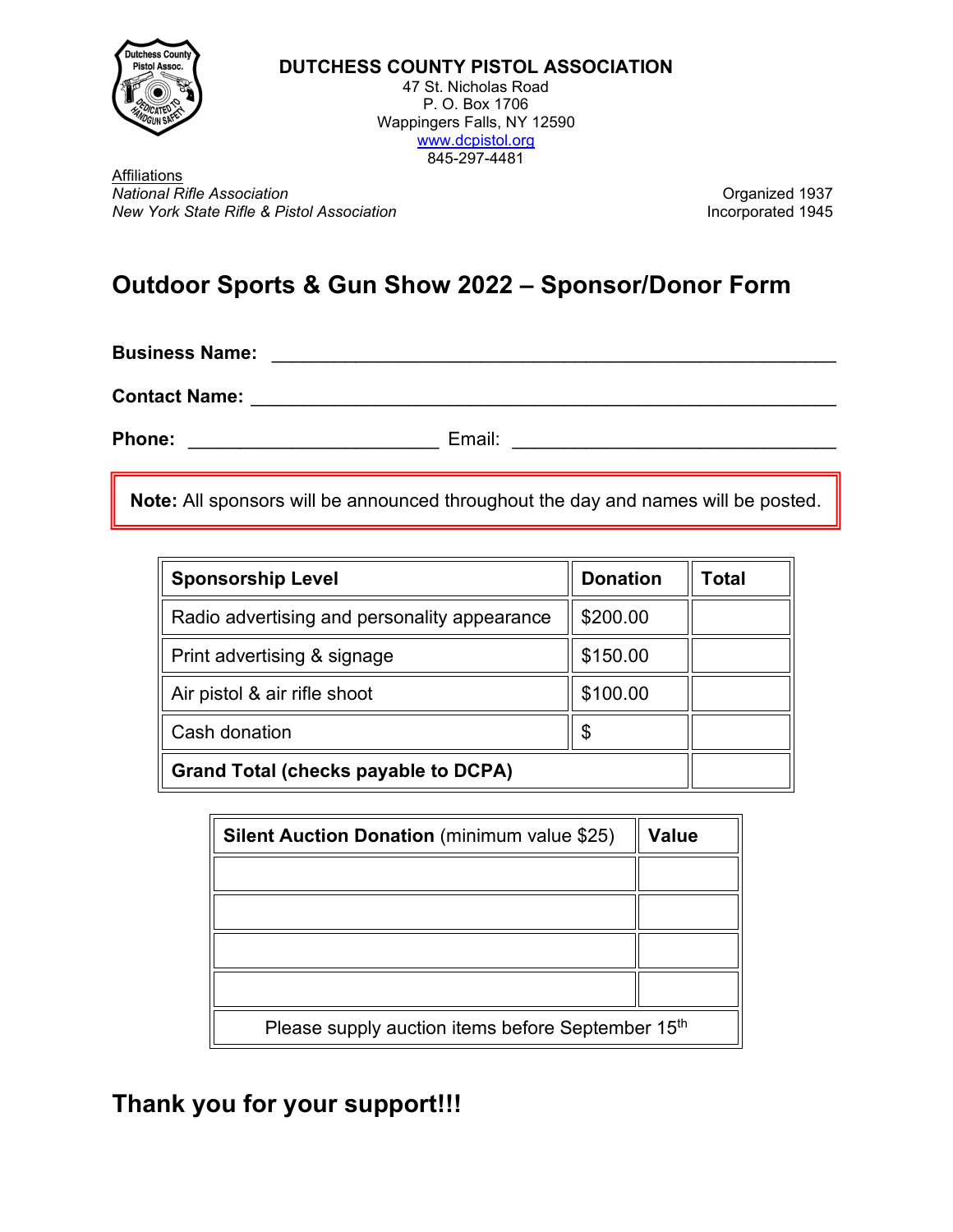## **Outdoor Sports & Gun Show – Saturday, September 24, 2022**

*Dutchess County Pistol Association, 47 Saint Nicholas Rd, Wappingers Falls, NY 12590*

- 1. Space rental is \$35.00. Spaces are 10' x 10'.
- 2. Bring your own table and chairs. 8 foot tables are available for rent for **\$10.00** each. Reserve and submit payment with your application.
- 3. **Arrival time:** Gates are open to vendors Saturday morning 7:00am to 9:00am for setup. Do not arrive before 7:00am.
- 4. Gates are open to the public 9:00am to 5:00pm. **Please do not pack up your space until 5:00pm.**
- 5. Event is held **rain or shine** at DCPA (47 St. Nicholas Rd, Wappingers Falls, NY 12590). All tables will be under cover.
- 6. No pets allowed. (Service animals only)
- 7. Items for sale can be new or used, and must consist of outdoor sports and shooting sports related products. **Do not** bring household items.
- 8. Please make sure all items are in working condition.
- 9. You are responsible to remove any garbage and unsold items upon your departure.
- 10. No food or beverage may be sold.
- 11. No items that are illegal to sell in New York State may be sold at this sale.
- 12. Firearms may be sold on consignment with an onsite FFL. See the **Gun Sales Information** (next page) for details.
- 13. We reserve the right to restrict the sale of items that do not meet our sale requirements or are deemed offensive.
- 14. Space rental is non-refundable.
- 15. **Check or Money order only**. Make checks or money orders payable to DCPA.

### *SEND COMPLETED CONTRACT AND PAYMENT TO:*

*DCPA – Outdoor Sports & Gun Show P.O. Box 1706, Wappingers Falls, NY 12590*

845-297-4481

## **Outdoor Sports & Gun Show September 24, 2022 (rain or shine)**

Dutchess County Pistol Association, Inc., its directors, officers, members and volunteers shall not be responsible for any accidents, injuries or damages of any kind to me or my immediate family members, agents, employees or contractors arising from any acts or omissions of third parties, including any acts or omissions of other persons and customers renting spaces at the swap meet.

I agree to defend, indemnify and hold harmless, Dutchess County Pistol Association, Inc., its directors, officers, members and volunteers from and against any and all suits, claims, proceedings and demands in connection with any accident, injury or damage whatsoever caused to any person or property arising, directly or indirectly, from any wrongful, tortious, illegal or negligent act or omission by me or my volunteers, immediate family members, agents, employees or contractors, and from and against any and all costs, expenses and liabilities (including reasonable attorney fees) incurred in connection with any such suit, claim or proceeding.

### PLEASE PRINT CLEARLY:

| ARE YOU AN FFL DEALER? YES   NO   O YOU HAVE GUNS FOR CONSIGNMENT SALE? YES   NO | See the Gun Sales information (reverse side) for details |  |                                                                                                                                  |  |
|----------------------------------------------------------------------------------|----------------------------------------------------------|--|----------------------------------------------------------------------------------------------------------------------------------|--|
|                                                                                  |                                                          |  | <b>CHECKS &amp; MONEY ORDERS PAYABLE TO:</b><br><b>Dutchess County Pistol Association</b><br><b>RETURN CONTRACT AND PAYMENT:</b> |  |
| TABLE RENTALS: (\$10.00/each) # NEEDED: __________________                       |                                                          |  |                                                                                                                                  |  |
| CONSIGNMENT GUN SALES: (\$10.00/each) # NEEDED:                                  |                                                          |  | DCPA - Outdoor Sports & Gun Show<br>P.O. Box 1706                                                                                |  |
| I have read and agree with the terms of the contract.                            |                                                          |  | Wappingers Falls, NY 12590                                                                                                       |  |
|                                                                                  |                                                          |  | ** Confirmation will be emailed. If no email, please<br>include a self-addressed, stamped envelope. **                           |  |